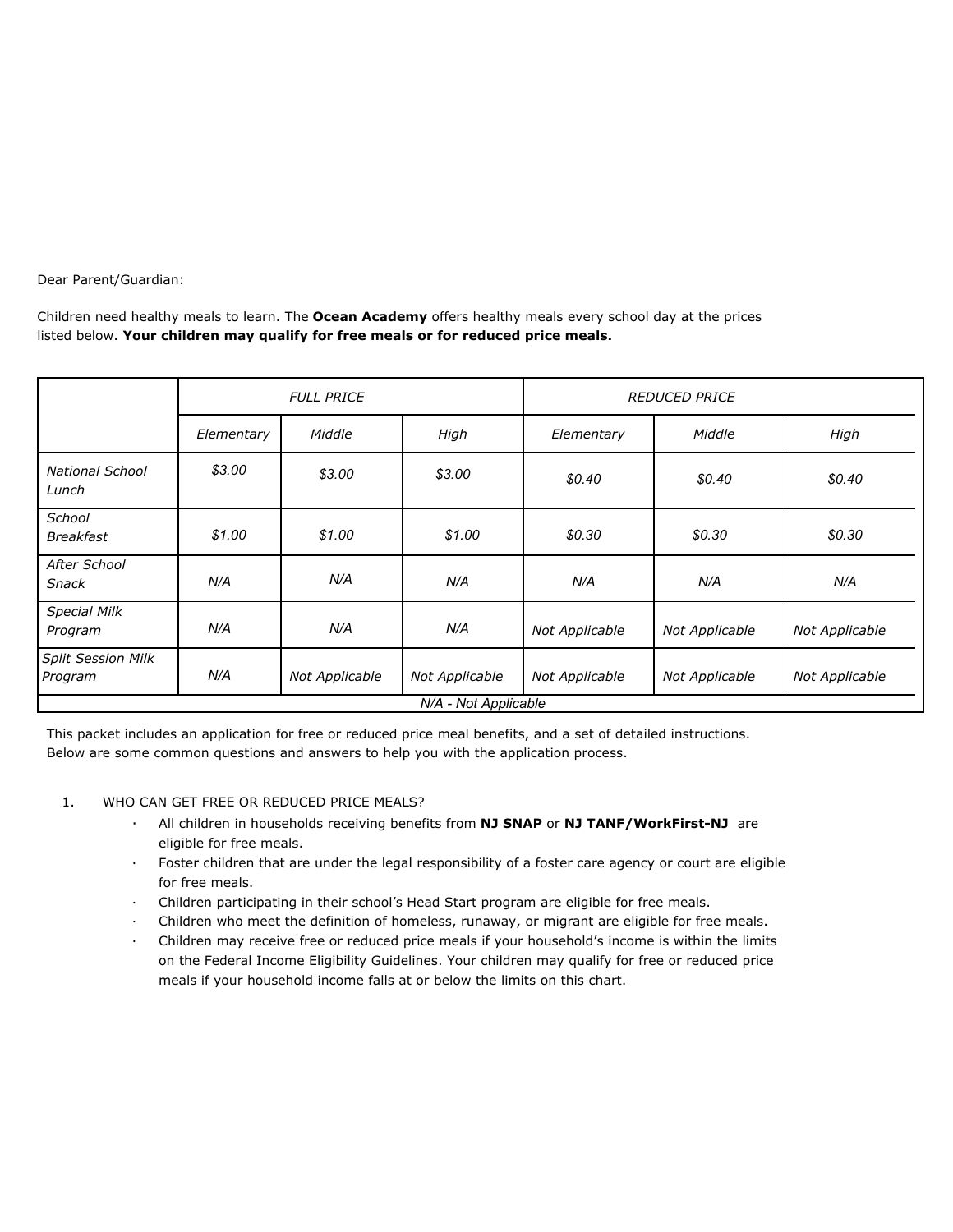| FEDERAL INCOME CHART<br>For school Year 2018-2019 |          |         |        |  |  |  |  |
|---------------------------------------------------|----------|---------|--------|--|--|--|--|
| Household Size                                    | Yearly   | Monthly | Weekly |  |  |  |  |
| $\mathbf{1}$                                      | 22,459   | 1,872   | 432    |  |  |  |  |
| $\overline{2}$                                    | 30,451   | 2,538   | 586    |  |  |  |  |
| 3                                                 | 38,443   | 3,204   | 740    |  |  |  |  |
| 4                                                 | 46,435   | 3,870   | 893    |  |  |  |  |
| $\overline{5}$                                    | 54,427   | 4,536   | 1,047  |  |  |  |  |
| 6                                                 | 62,419   | 5,202   | 1,201  |  |  |  |  |
| $\overline{7}$                                    | 70,411   | 5,868   | 1,355  |  |  |  |  |
| 8                                                 | 78,403   | 6,534   | 1,508  |  |  |  |  |
| For each additional<br>person, add:               | $+7,992$ | $+666$  | $+154$ |  |  |  |  |

- 2. HOW DO I KNOW IF MY CHILDREN QUALIFY AS HOMELESS, MIGRANT, OR RUNAWAY? Do the members of your household lack a permanent address? Are you staying together in a shelter, hotel, or other temporary housing arrangement? Does your family relocate on a seasonal basis? Are any children living with you who have chosen to leave their prior family or household? If you believe children in your household meet these descriptions and haven't been told your children will get free meals, please call or e-mail your school, homeless liaison or migrant coordinator.
- 3. DO I NEED TO FILL OUT AN APPLICATION FOR EACH CHILD? No. *Use one Free and Reduced Price School Meals Application for all students in your household.* We cannot approve an application that is not complete, so be sure to fill out all required information. Return the completed application to one of your children's schools.
- 4. SHOULD I FILL OUT AN APPLICATION IF I RECEIVED A LETTER THIS SCHOOL YEAR SAYING MY CHILDREN ARE ALREADY APPROVED FOR FREE MEALS? No, but please read the letter you got carefully and follow the instructions. If any children in your household were missing from your eligibility notification, contact your school immediately.
- 5. CAN I APPLY ONLINE? If available, you are encouraged to complete an online application instead of a paper application. The online application has the same requirements and will ask you for the same information as the paper application. Contact your school if you have any questions about the online application.
- 6. MY CHILD'S APPLICATION WAS APPROVED LAST YEAR. DO I NEED TO FILL OUT A NEW ONE? Yes. Your child's application is only good for that school year and for the first few days of this school year. You must send in a new application unless the school told you that your child is eligible for the new school year.
- 7. I GET WIC. CAN MY CHILDREN GET FREE MEALS? Children in households participating in WIC may be eligible for free or reduced price meals. Please send in an application.
- 8. WILL THE INFORMATION I GIVE BE CHECKED? Yes. We may also ask you to send written proof of the household income you report.
- 9. IF I DON'T QUALIFY NOW, MAY I APPLY LATER? Yes, you may apply at any time during the school year. For example, children with a parent or guardian who becomes unemployed may become eligible for free and reduced price meals if the household income drops below the income limit.
- 10. WHAT IF I DISAGREE WITH THE SCHOOL'S DECISION ABOUT MY APPLICATION? You should talk to school officials. You also may ask for a hearing by calling or writing to: